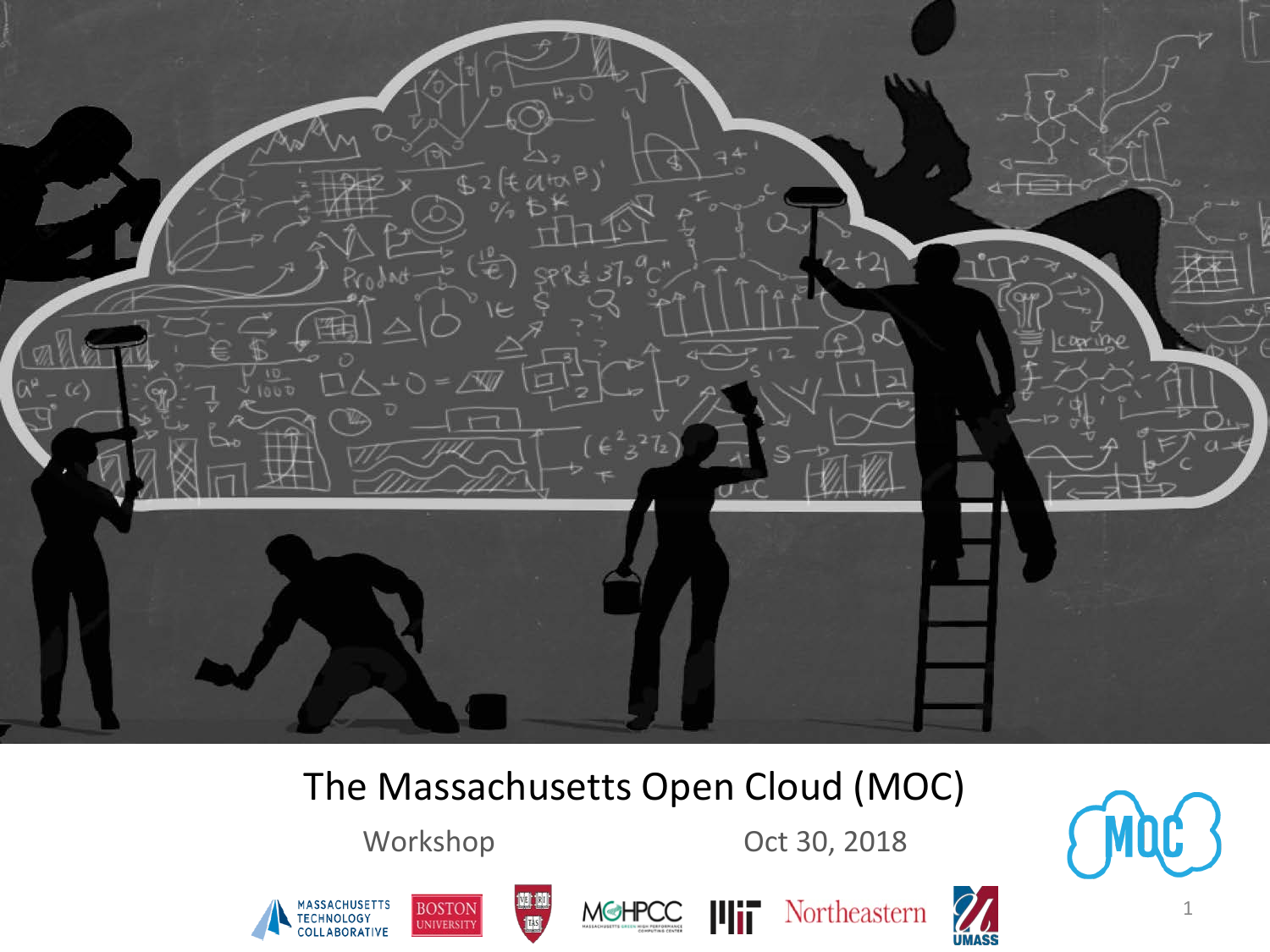## Long term project goals

- Create at-scale efficient production cloud
	- *suitable for sharing and analyzing massive data sets and supporting broad set of applications.*
- Create an Open Cloud eXchange (OCX)
	- *enabling level playing field, competition, innovation by broad community, research*
- Create a testbed for researchers, open source developers, startups

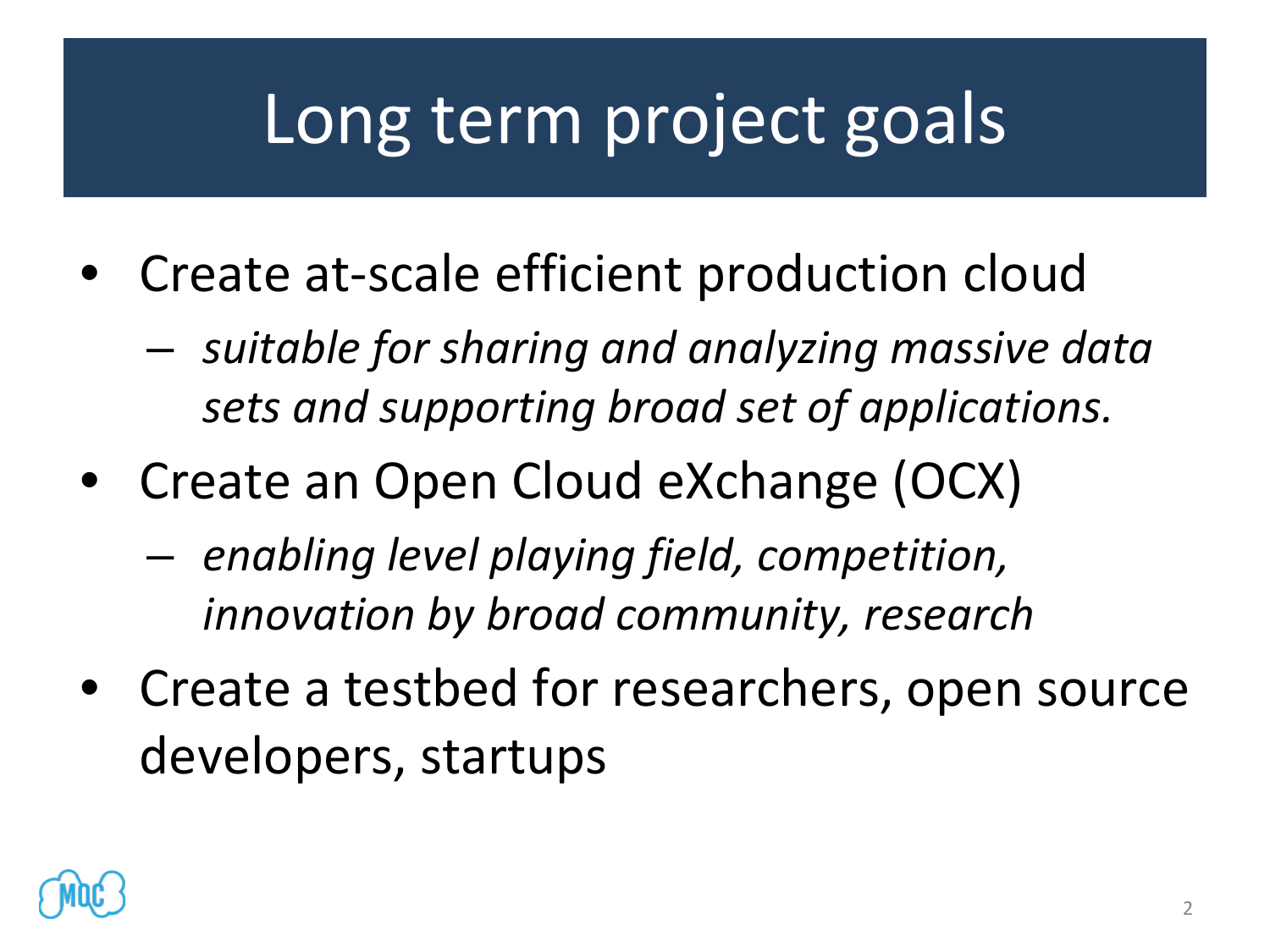## MOC Ecosystem



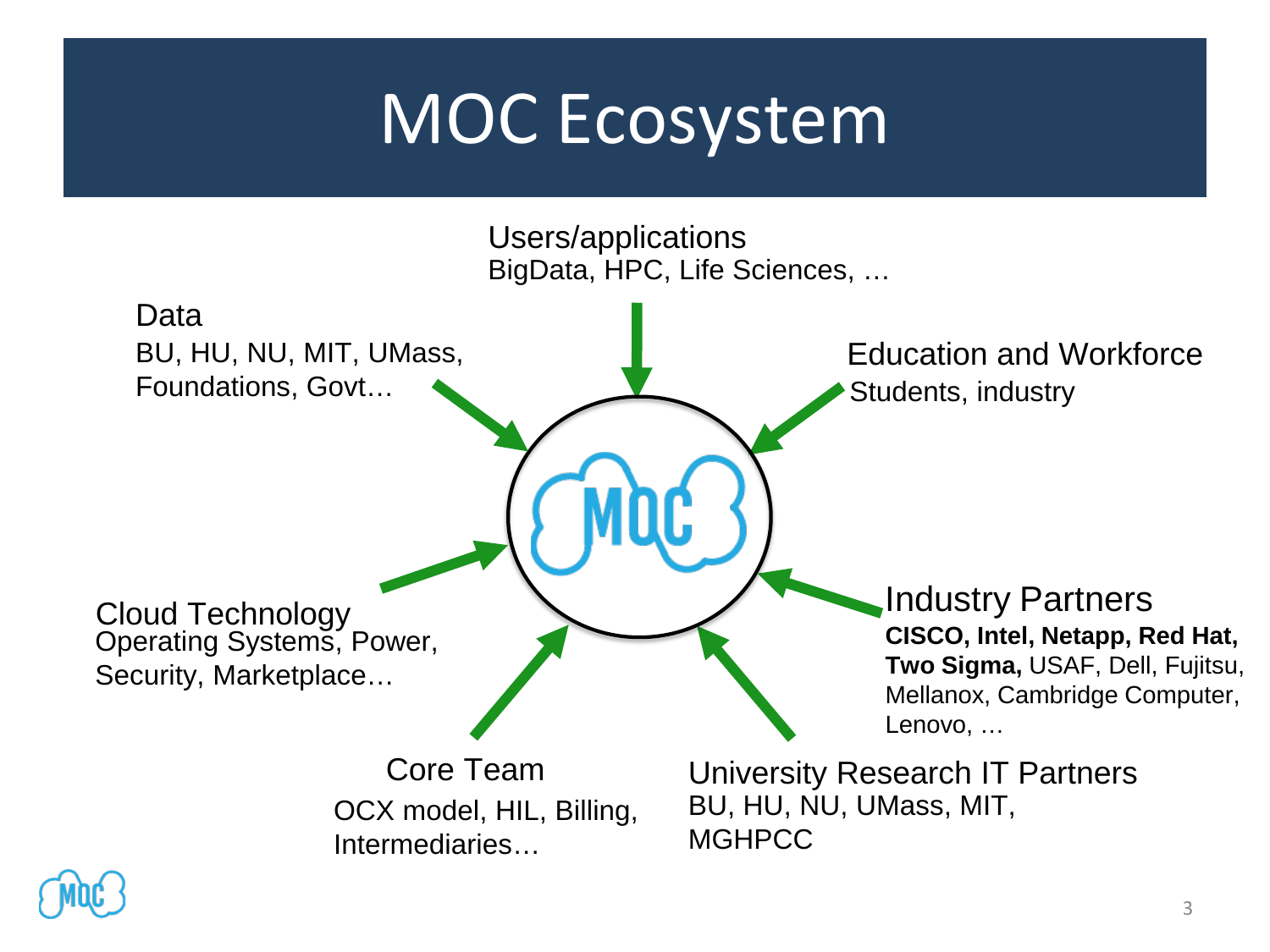# Goals of Workshop

- Expose to ecosystem:
	- projects, services, interesting applications
- Enhance connections between different parts of the ecosystem
- Expose challenges and drive new requirements to core/researchers/partners

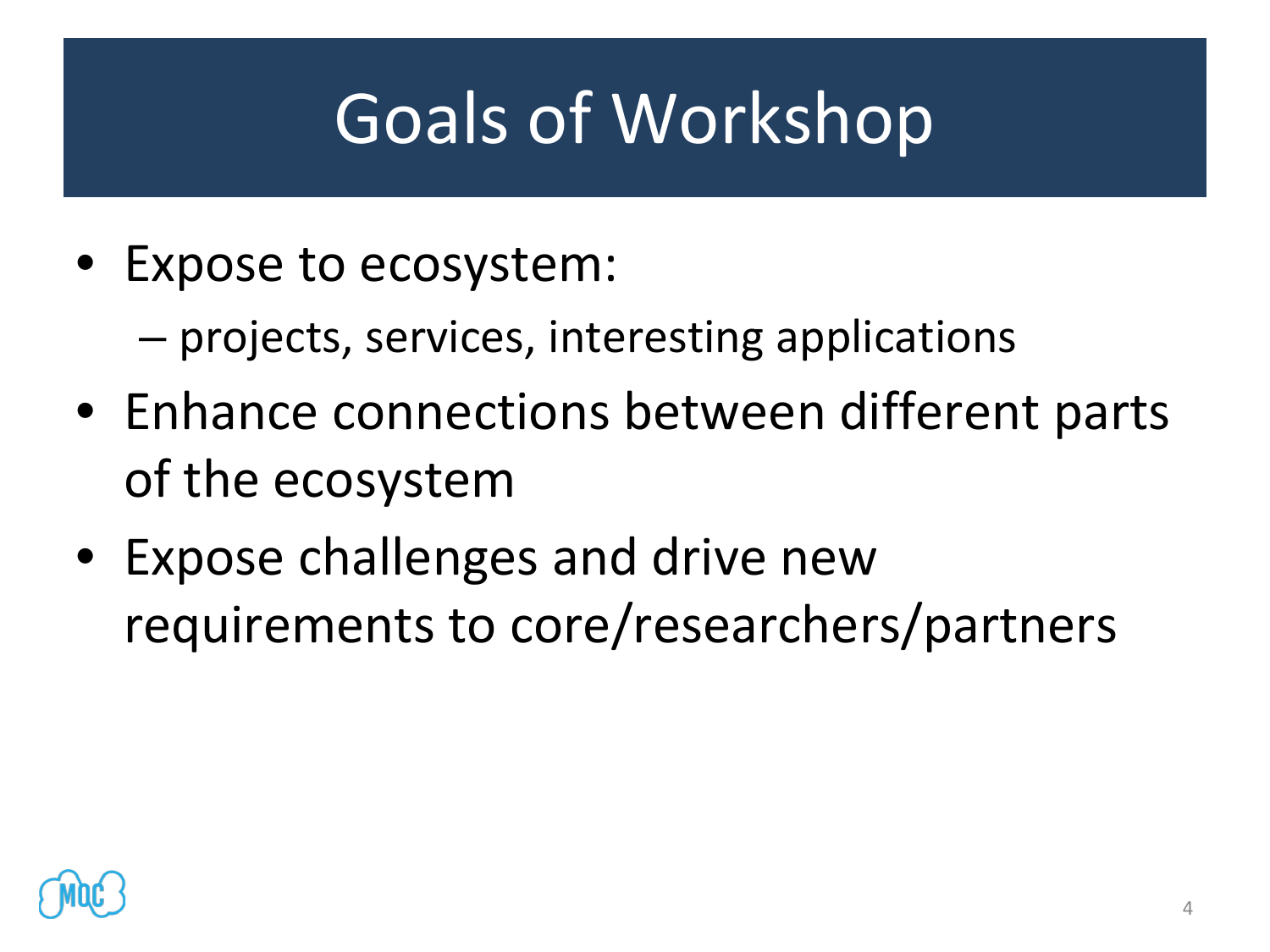### Overview of Day

| <b>Time</b>     | <b>Session</b>                                                                                     |
|-----------------|----------------------------------------------------------------------------------------------------|
| $8:00 - 8:50$   | <b>Overview</b><br><b>Keynote: Scaling Challenges at Two Sigma</b>                                 |
| $8:50 - 12:05$  | <b>Micro-talks: What's Coming on the MOC</b><br><b>Micro-talks: Research in an Open Cloud</b>      |
| $12:05 - 13:20$ | <b>Lunch &amp; Posters</b><br><b>Viewing of ChRIS Project Videos</b>                               |
| $13:20 - 15:40$ | <b>Micro-talks: Elastic Hardware and Security</b><br><b>Micro-Talks: Research on an Open Cloud</b> |
| $16:10 - 17:30$ | <b>Roundtables &amp; Roundtable Report Outs</b>                                                    |
| $17:30 - 18:45$ | <b>Closing Remarks</b><br><b>Reception &amp; Posters</b>                                           |

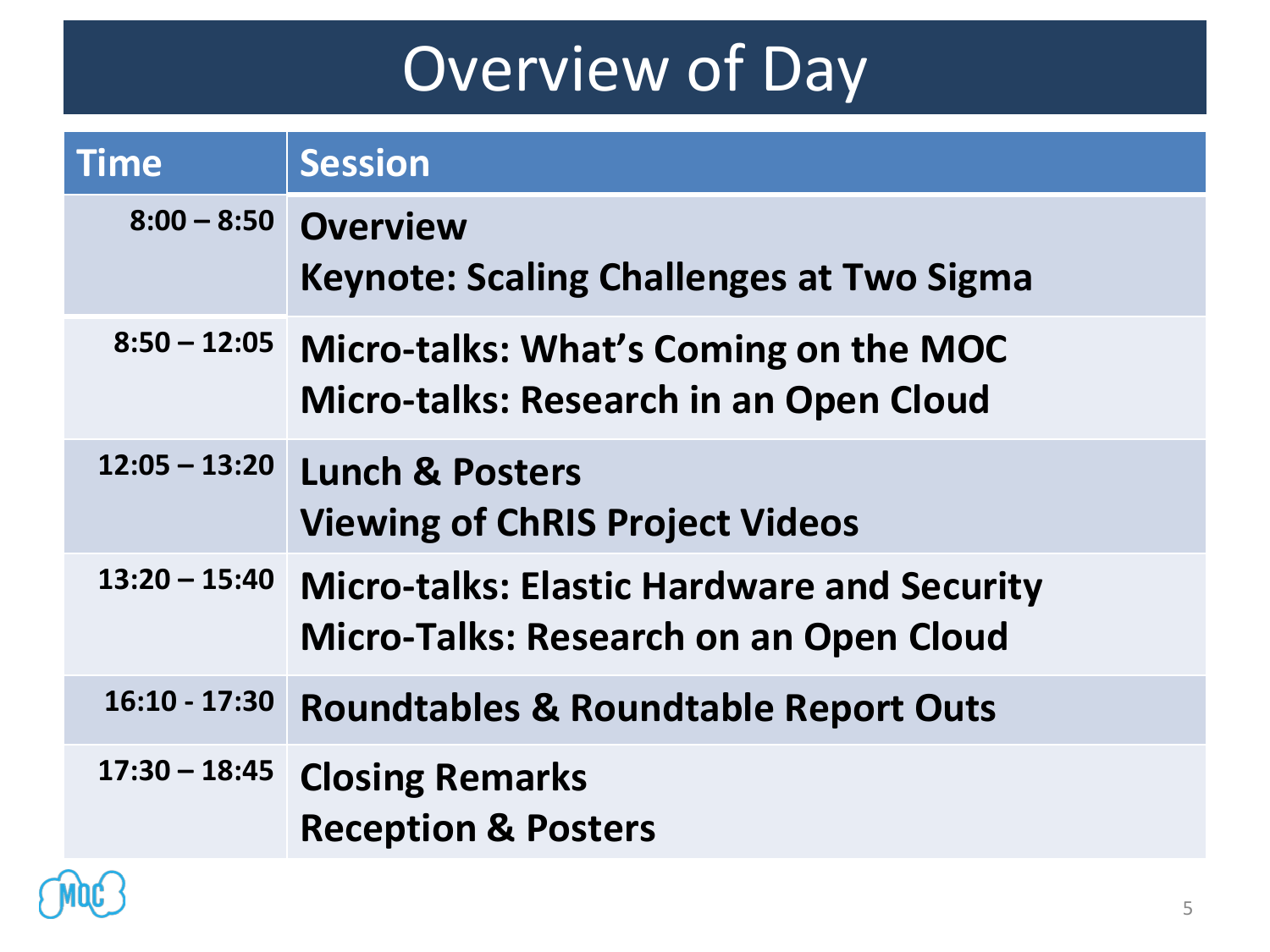## Keynote

| <b>Time</b>     | <b>Session</b>                                                                                      |
|-----------------|-----------------------------------------------------------------------------------------------------|
| $8:00 - 8:50$   | <b>Overview</b><br><b>Keynote: Scaling Challenges at Two Sigma</b>                                  |
|                 | 8:50 - 12:05 Micro-talks: What's Coming on the MOC<br><b>Micro-talks: Research in an Open Cloud</b> |
| $12:05 - 13:20$ | <b>Lunch &amp; Posters</b><br><b>Viewing of ChRIS Project Videos</b>                                |
| $13:20 - 15:40$ | <b>Micro-talks: Elastic Hardware and Security</b><br><b>Micro-Talks: Research on an Open Cloud</b>  |
| $16:10 - 17:30$ | <b>Roundtables &amp; Roundtable Report Outs</b>                                                     |
|                 | 17:30 - 18:45 Closing Remarks<br><b>Reception &amp; Posters</b>                                     |

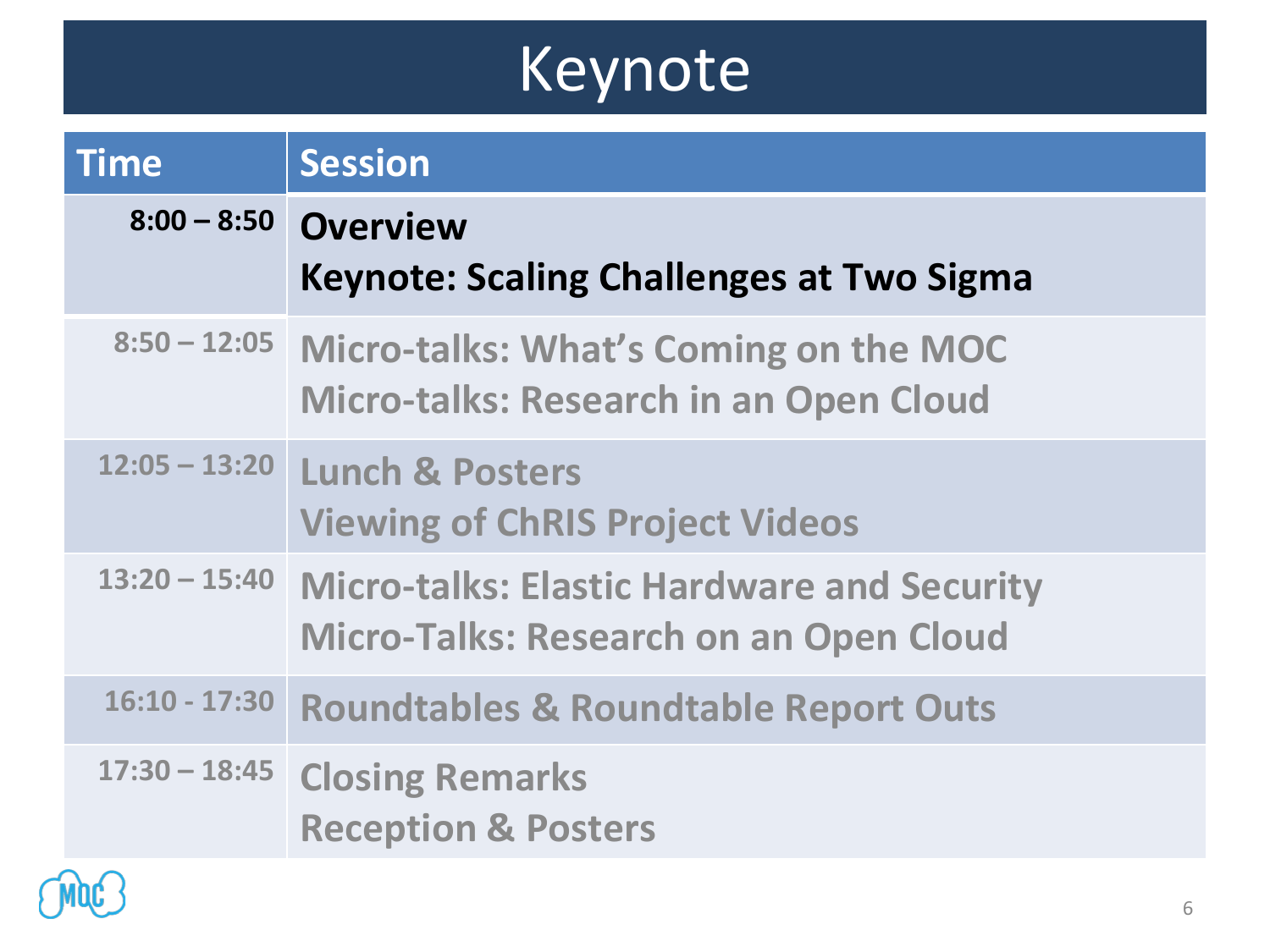### Five Hours of Micro-talks

| <b>Time</b>     | <b>Session</b>                                                                                     |
|-----------------|----------------------------------------------------------------------------------------------------|
|                 | 8:00 - 8:50 Overview<br><b>Keynote: Scaling Challenges at Two Sigma</b>                            |
| $8:50 - 12:05$  | <b>Micro-talks: What's Coming on the MOC</b><br><b>Micro-talks: Research in an Open Cloud</b>      |
| $12:05 - 13:20$ | <b>Lunch &amp; Posters</b><br><b>Viewing of ChRIS Project Videos</b>                               |
| $13:20 - 15:40$ | <b>Micro-talks: Elastic Hardware and Security</b><br><b>Micro-talks: Research on an Open Cloud</b> |
| $16:10 - 17:30$ | <b>Roundtables &amp; Roundtable Report Outs</b>                                                    |
|                 | 17:30 - 18:45 Closing Remarks<br><b>Reception &amp; Posters</b>                                    |

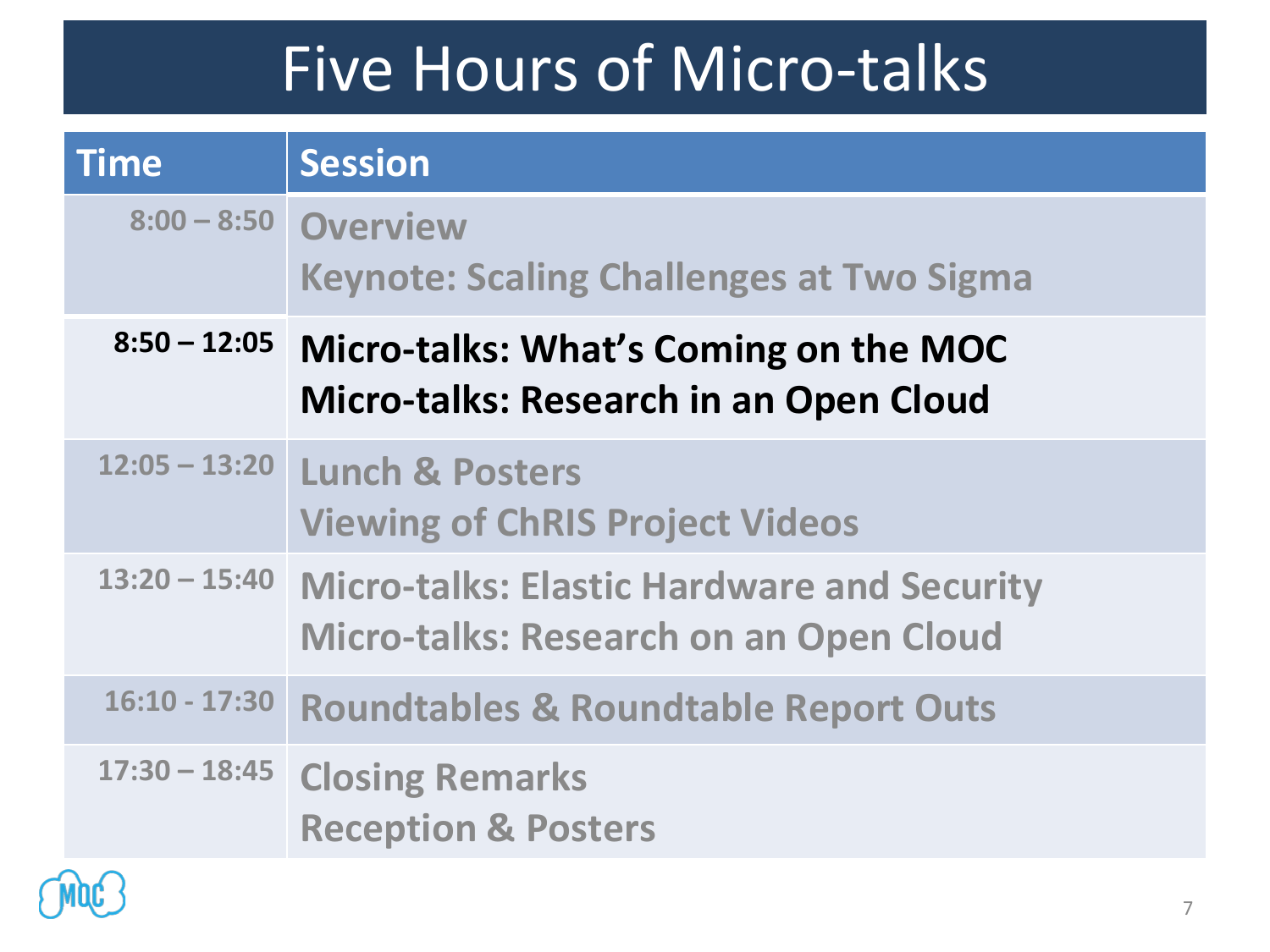# **What's Coming on the MOC**

- **[MGHPCC: A Platform for Collaboration](https://massopen.cloud/wp-content/uploads/2018/10/Culbert-Abstract-and-Bio.pdf) -** Jim Culbert, MGHPCC
- **The Next Iteration of [the MOC](https://massopen.cloud/wp-content/uploads/2018/10/Kellogg-Stedman-Abstract-and-Bio.pdf) -** Lars Kellogg-Stedman, Red Hat
- **[Intel's Data Management Platform @MOC](https://massopen.cloud/wp-content/uploads/2018/10/Abstract-and-Bio.pdf) -** Dave Cohen, Intel
- **IBM's Deep Learning Investment in the MOC -** Lori Bucciarelli, IBM
- **Cisco: Multi-cloud services for the MOC and its users -** Michael Shepherd, Cisco
- **[Harvard Dataverse and the MOC](https://massopen.cloud/wp-content/uploads/2018/10/Crosas-Abstract-and-Bio.pdf) -** Mercè Crosas, Harvard University
- **[Using the Mass Open Cloud to perform Data Science Experiments](https://massopen.cloud/wp-content/uploads/2018/10/Huels-Abstract-and-bio.pdf) -** Sherard Griffin, Red Hat
- **[Looking towards the computing horizon: A Northeast](https://massopen.cloud/wp-content/uploads/2018/10/Gilmore-and-Yokel-Abstract-and-Bio.pdf) Cyberinfrastructure Lab -** Wayne Gilmore, Boston University & Scott Yokel, Harvard University

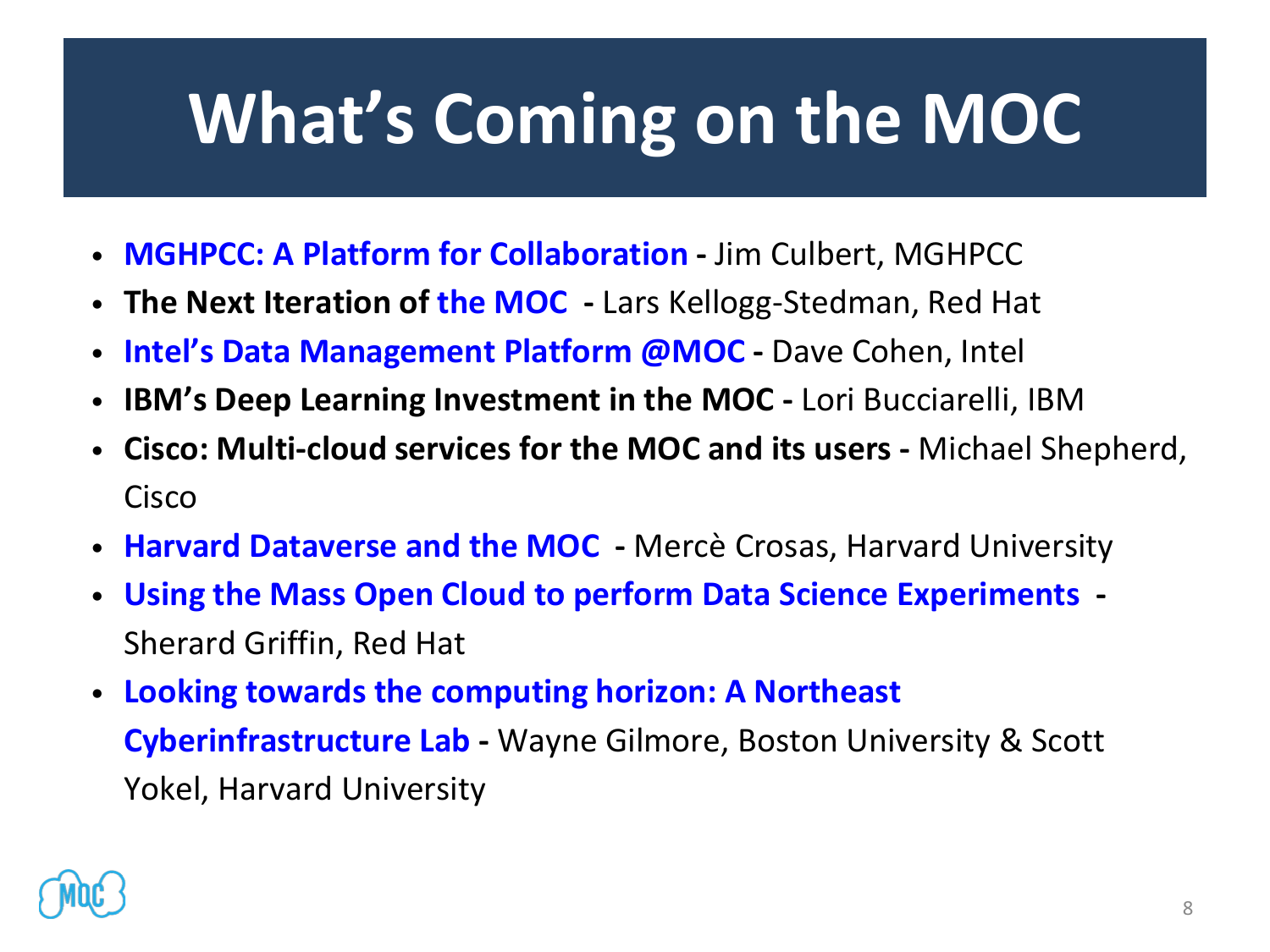# **What's Coming on the MOC**

- **[MGHPCC: A Platform for Collaboration](https://massopen.cloud/wp-content/uploads/2018/10/Culbert-Abstract-and-Bio.pdf) -** Jim Culbert, MGHPCC
- **The Next Iteration of [the MOC](https://massopen.cloud/wp-content/uploads/2018/10/Kellogg-Stedman-Abstract-and-Bio.pdf) -** Lars Kellogg-Stedman, Red Hat
- **[Intel's Data Management Platform @MOC](https://massopen.cloud/wp-content/uploads/2018/10/Abstract-and-Bio.pdf) -** Dave Cohen, Intel
- **IBM's Deep Learning Investment in the MOC -** Lori Bucciarelli, IBM
- **Cisco: Multi-cloud services for the MOC and its users -** Michael Shepherd, Cisco
- **[Harvard Dataverse and the MOC](https://massopen.cloud/wp-content/uploads/2018/10/Crosas-Abstract-and-Bio.pdf) -** Mercè Crosas, Harvard University
- **[Using the Mass Open Cloud to perform Data Science Experiments](https://massopen.cloud/wp-content/uploads/2018/10/Huels-Abstract-and-bio.pdf) -** Sherard Griffin, Red Hat
- **[Looking towards the computing horizon: A Northeast](https://massopen.cloud/wp-content/uploads/2018/10/Gilmore-and-Yokel-Abstract-and-Bio.pdf) Cyberinfrastructure Lab -** Wayne Gilmore, Boston University & Scott Yokel, Harvard University

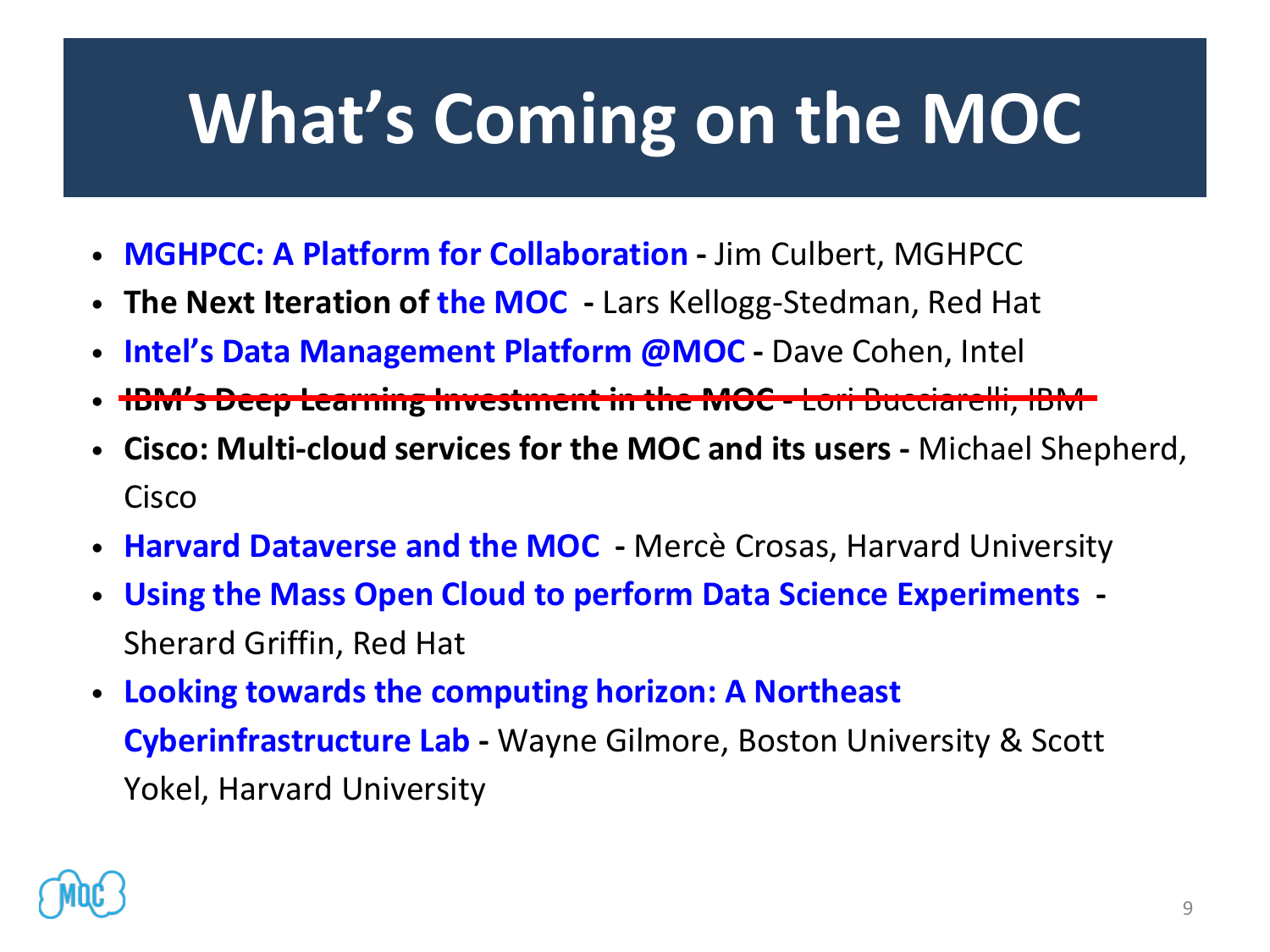## Research in an Open Cloud

- **[Working on an Open Cloud: Red Hat Collaboratory Projects on the Mass](https://massopen.cloud/wp-content/uploads/2018/10/Brock-Abstract-and-Bio.pdf)  Open Cloud -** Hugh Brock, Red Hat
- **[Logging What Matters: Presenting Pythia and Just-in-Time](https://massopen.cloud/wp-content/uploads/2018/10/Ates-and-Sturmann-Abstract-and-Bio.pdf) Instrumentation -** Emre Ates, BU & Lily Sturmann, BU/Red Hat
- **[The workflow motif: A powerful abstraction for debugging distributed](https://massopen.cloud/wp-content/uploads/2018/10/Abdi-and-Ghaemi-Abstract-and-Bio-1.pdf)  applications -** Mania Abdi, NEU/MOC & Golsana Ghaemi, BU/MOC
- **[D3N: A multi-layer cache for improving big-data applications'](https://massopen.cloud/wp-content/uploads/2018/10/Benjamin-Kaynar-and-Maredia-Abstract-and-Bio.pdf) performance in data centers with imbalanced networks -** Matt Benjamin, Red Hat; Emine Ugur Kaynar, BU/MOC & Ali Marieda, Red Hat
- **[Bump-in-the-Wire FPGAs and HPC in the Cloud](https://massopen.cloud/wp-content/uploads/2018/10/Sanaullah-Abstract-and-Bio.pdf)** *-* Ahmed Sanaullah, BU

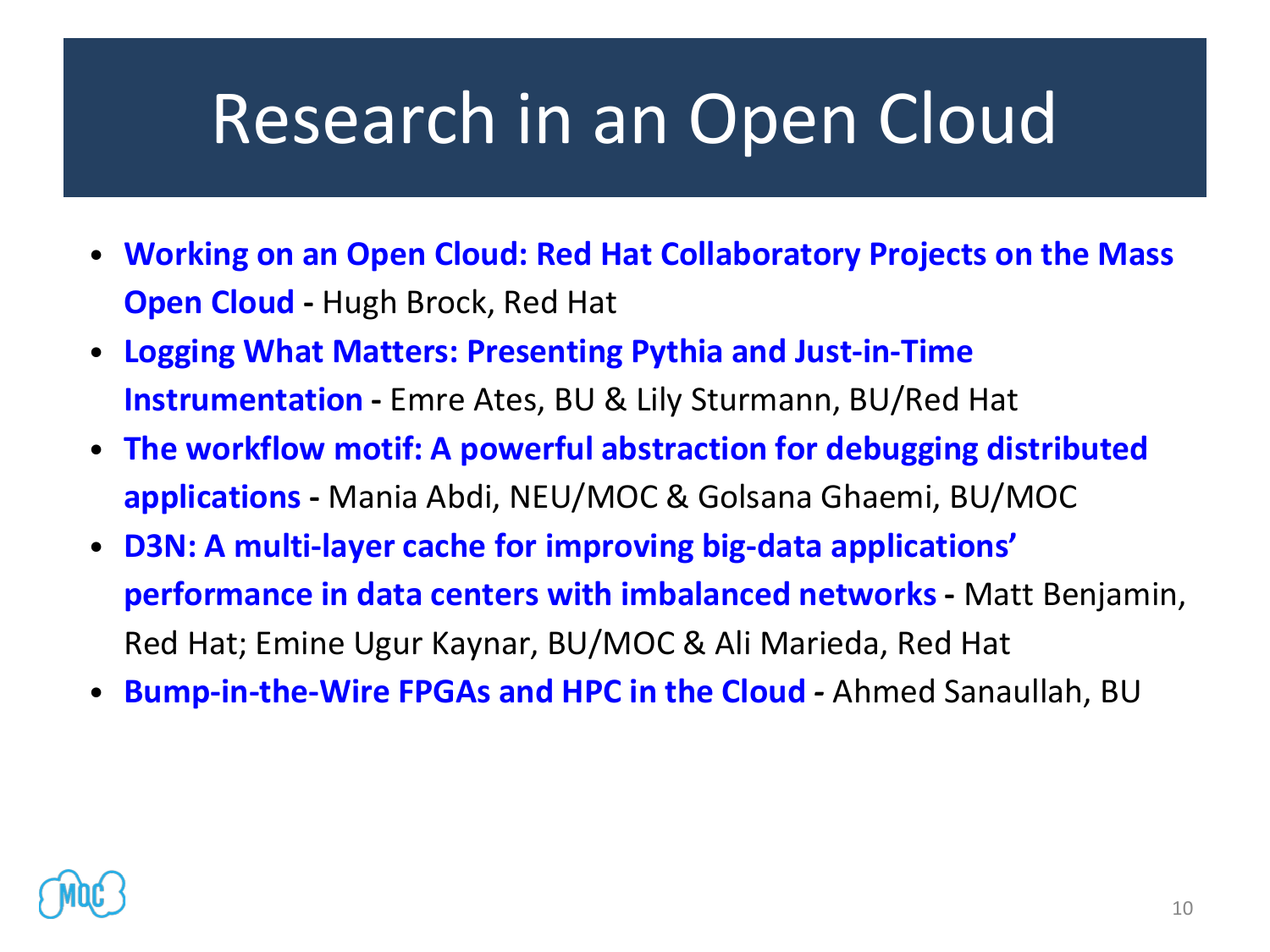## Research in an Open Cloud

- **[Working on an Open Cloud: Red Hat Collaboratory Projects on the Mass](https://massopen.cloud/wp-content/uploads/2018/10/Brock-Abstract-and-Bio.pdf)  Open Cloud -** Hugh Brock, Red Hat
- **[Logging What Matters: Presenting Pythia and Just-in-Time](https://massopen.cloud/wp-content/uploads/2018/10/Ates-and-Sturmann-Abstract-and-Bio.pdf) Instrumentation -** Emre Ates, BU & Lily Sturmann, BU/Red Hat
- **[The workflow motif: A powerful abstraction for debugging distributed](https://massopen.cloud/wp-content/uploads/2018/10/Abdi-and-Ghaemi-Abstract-and-Bio-1.pdf)  applications -** Mania Abdi, NEU/MOC & Golsana Ghaemi, BU/MOC
- **[D3N: A multi-layer cache for improving big-data applications'](https://massopen.cloud/wp-content/uploads/2018/10/Benjamin-Kaynar-and-Maredia-Abstract-and-Bio.pdf) performance in data centers with imbalanced networks -** Matt Benjamin, Red Hat; Emine Ugur Kaynar, BU/MOC & Ali Marieda, Red Hat
- **[Bump-in-the-Wire FPGAs and HPC in the Cloud](https://massopen.cloud/wp-content/uploads/2018/10/Sanaullah-Abstract-and-Bio.pdf)** *-* Ahmed Sanaullah, BU

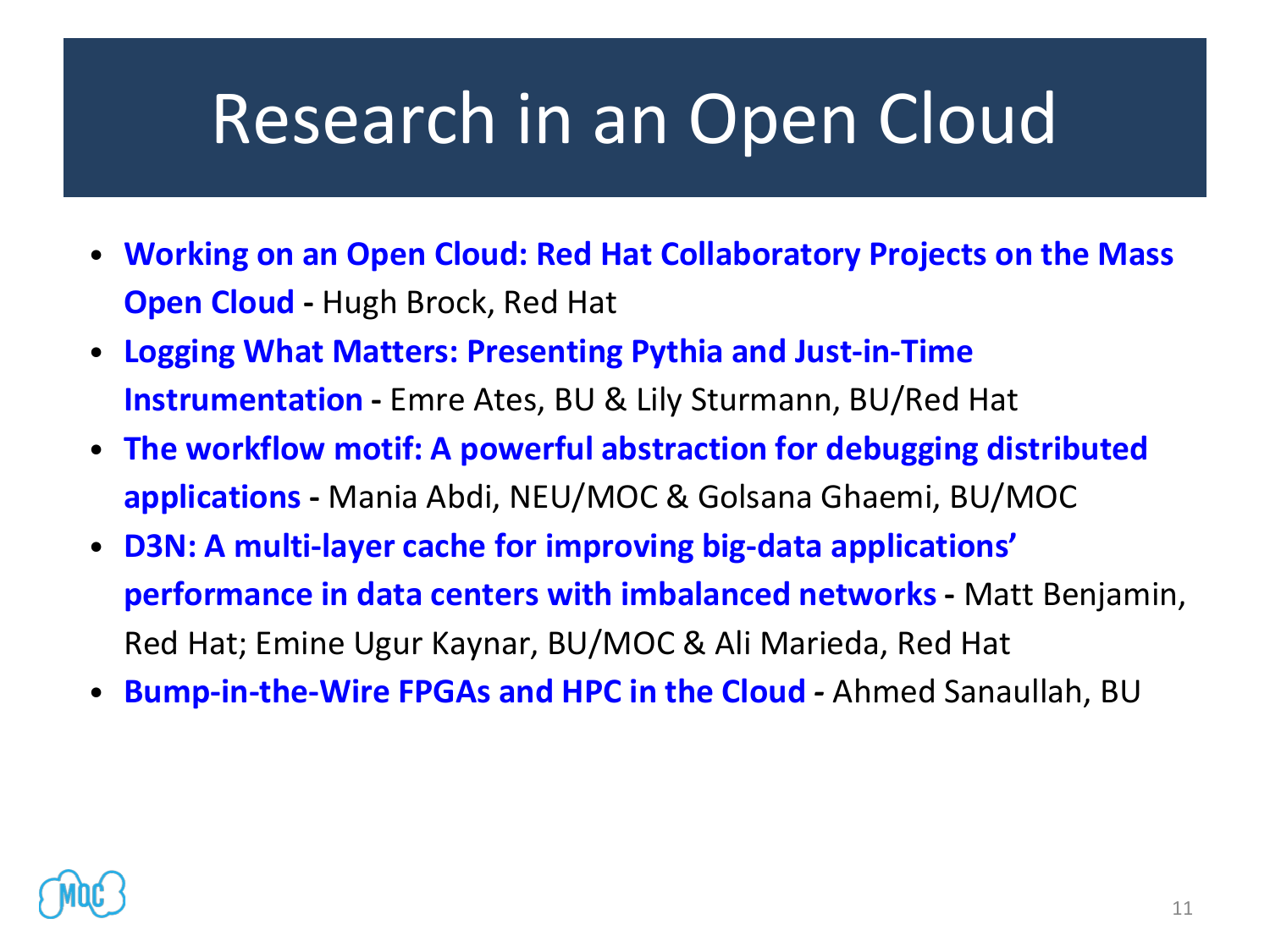### Five Hours of Micro-talks

| <b>Time</b>     | <b>Session</b>                                                                                      |
|-----------------|-----------------------------------------------------------------------------------------------------|
|                 | 8:00 - 8:50 Overview<br><b>Keynote: Scaling Challenges at Two Sigma</b>                             |
|                 | 8:50 - 12:05 Micro-talks: What's Coming on the MOC<br><b>Micro-talks: Research in an Open Cloud</b> |
| $12:05 - 13:20$ | <b>Lunch &amp; Posters</b><br><b>Viewing of ChRIS Project Videos</b>                                |
| $13:20 - 15:40$ | <b>Micro-talks: Elastic Hardware and Security</b><br><b>Micro-Talks: Research on an Open Cloud</b>  |
| $16:10 - 17:30$ | <b>Roundtables &amp; Roundtable Report Outs</b>                                                     |
|                 | 17:30 - 18:45 Closing Remarks<br><b>Reception &amp; Posters</b>                                     |

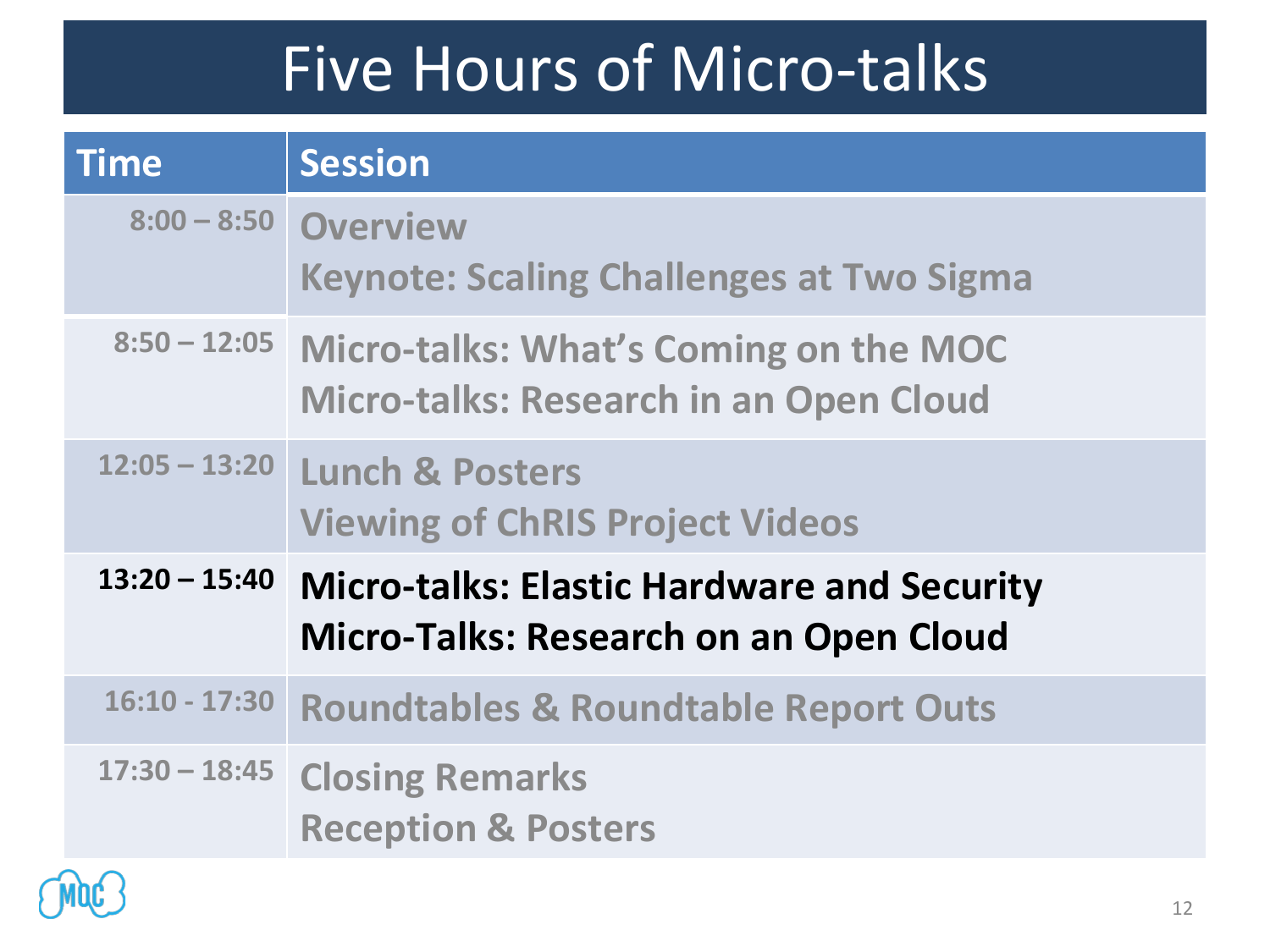## **Elastic Hardware and Security**

- **[Creating Isolation in the Cloud](https://massopen.cloud/wp-content/uploads/2018/10/Schear-Abstract-and-Bio.pdf) -** Nabil Schear, MIT Lincoln Laboratory
- **[Malleable Metal: Integrating San-booting with Foreman](https://massopen.cloud/wp-content/uploads/2018/10/Ballou-Abstract-and-Bio.pdf) -** Naved Ansari, BU/MOC & Ian Ballou, BU/MOC
- **[Agentless Bare-Metal Introspection](https://massopen.cloud/wp-content/uploads/2018/10/Mohan-Abstract-and-Bio.pdf) -** Apoorve Mohan, NEU/MOC
- **[The Security in Elastic Secure Infrastructure-](https://massopen.cloud/wp-content/uploads/2018/10/Mossayebzedah-Abstract-and-Bio-1.pdf)** Amin Mosayyebzadeh, BU/MOC
- **[Strong Isolation, Verification, and Control in Future Public](https://massopen.cloud/wp-content/uploads/2018/10/Patel-Abstract-and-Bio.pdf)  Clouds -** Rushi Patel, BU

● **[FLOCX: Enabling marketplace at the bottom of the cloud](https://massopen.cloud/wp-content/uploads/2018/10/Tikale-Abstract-and-Bio.pdf) -** Sahil Tikale, BU/MOC 13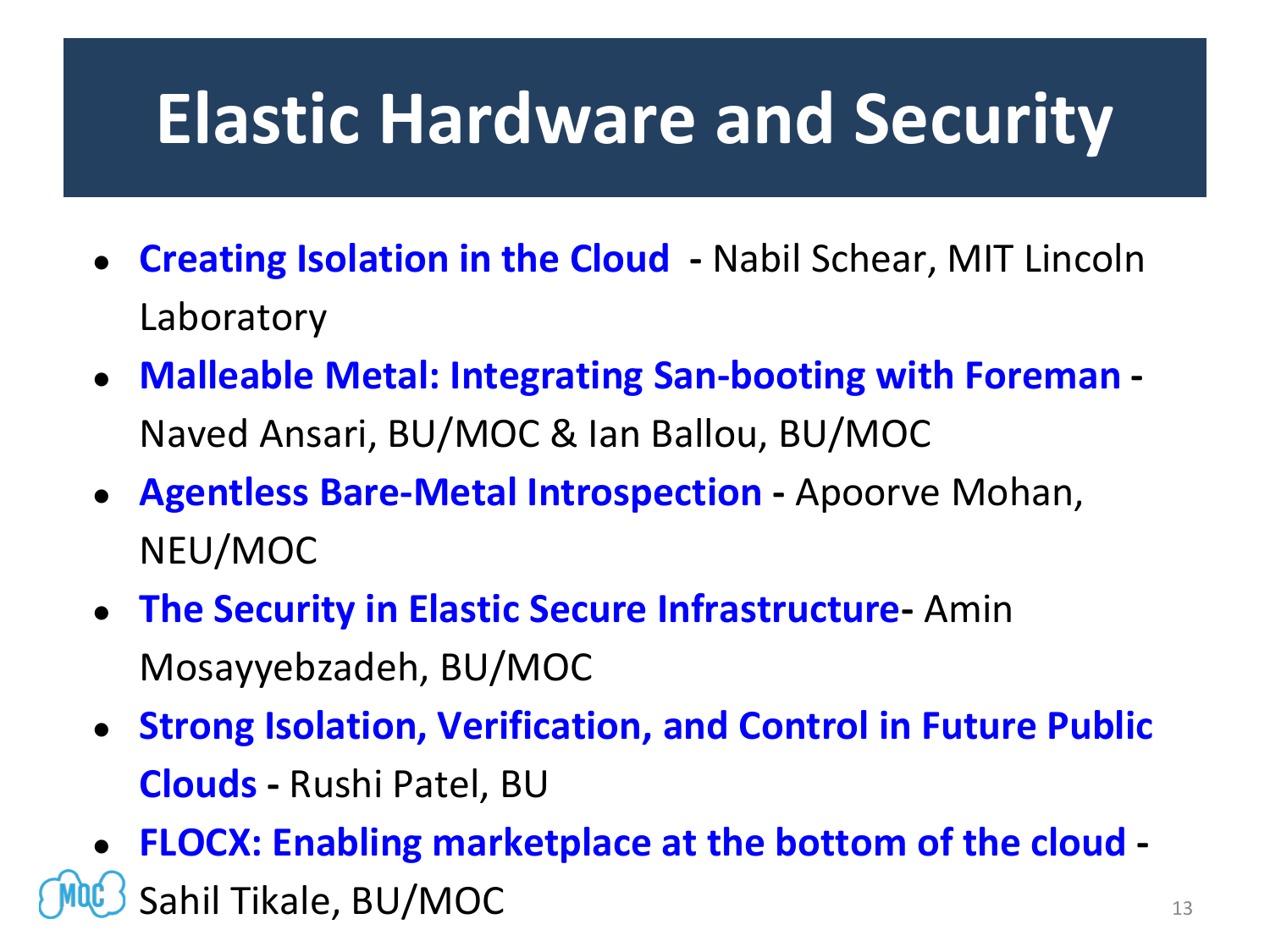## **Elastic Hardware and Security**

- **[Creating Isolation in the Cloud](https://massopen.cloud/wp-content/uploads/2018/10/Schear-Abstract-and-Bio.pdf) -** Nabil Schear, MIT Lincoln Laboratory
- **[Malleable Metal: Integrating San-booting with Foreman](https://massopen.cloud/wp-content/uploads/2018/10/Ballou-Abstract-and-Bio.pdf) -** Naved Ansari, BU/MOC & Ian Ballou, BU/MOC
- **[Agentless Bare-Metal Introspection](https://massopen.cloud/wp-content/uploads/2018/10/Mohan-Abstract-and-Bio.pdf) -** Apoorve Mohan, NEU/MOC
- **[The Security in Elastic Secure Infrastructure-](https://massopen.cloud/wp-content/uploads/2018/10/Mossayebzedah-Abstract-and-Bio-1.pdf)** Amin Mosayyebzadeh, BU/MOC
- **[Strong Isolation, Verification, and Control in Future Public](https://massopen.cloud/wp-content/uploads/2018/10/Patel-Abstract-and-Bio.pdf)  Clouds -** Rushi Patel, BU

● **[FLOCX: Enabling marketplace at the bottom of the cloud](https://massopen.cloud/wp-content/uploads/2018/10/Tikale-Abstract-and-Bio.pdf) -** Sahil Tikale, BU/MOC 14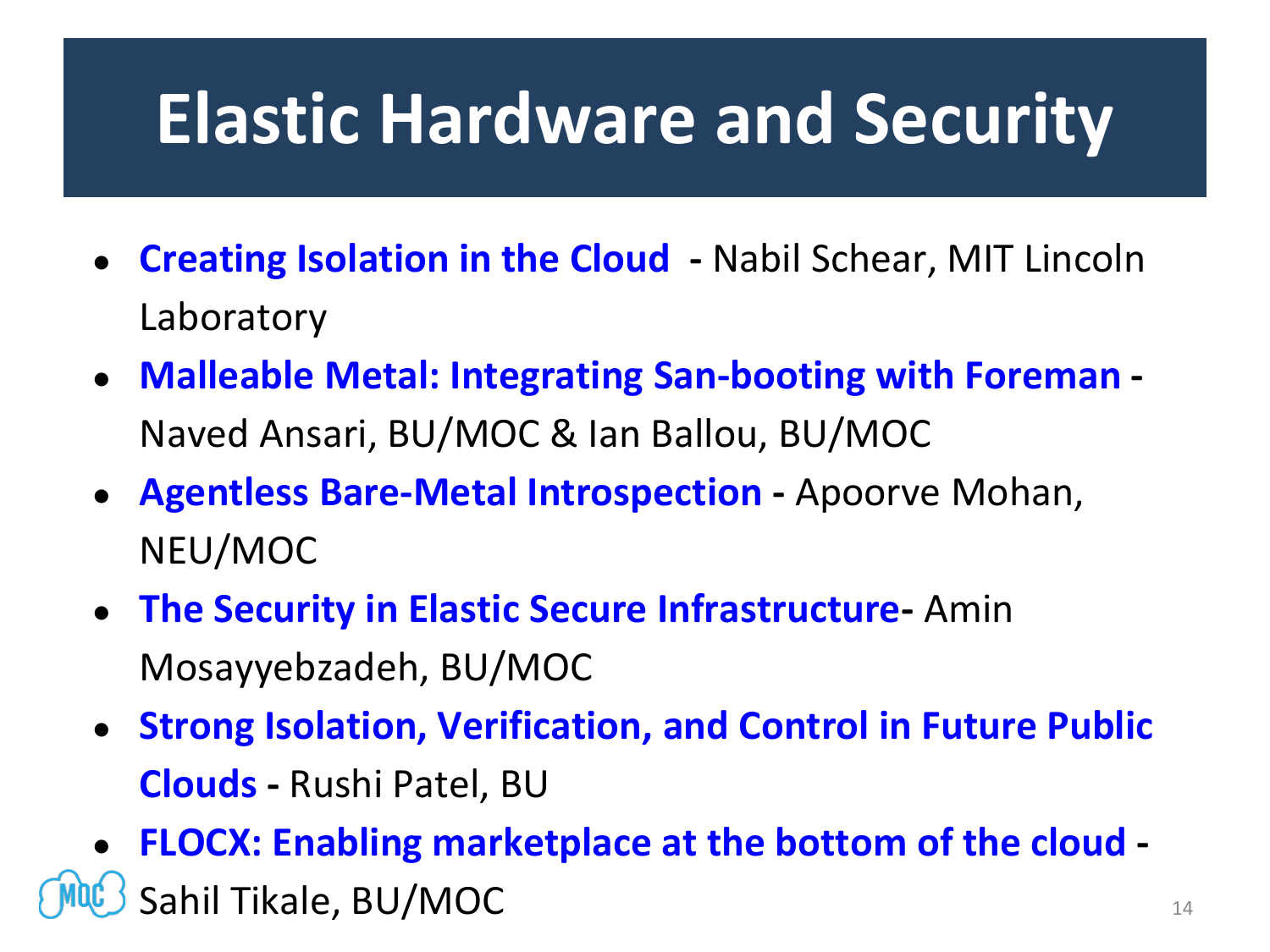## **Research on an Open Cloud**

- **[Medical Image Processing on the MOC with ChRIS and](https://massopen.cloud/wp-content/uploads/2018/10/McPherson-and-Pienaar-Abstract-and-Bio-2.pdf) OpenShift -** Dan McPherson, Red Hat & Rudolph Pienaar, Boston Children's Hospital
- **[Secure Multi-Party Computing in the Cloud](https://massopen.cloud/wp-content/uploads/2018/10/Getchell-Abstract-and-Bio.pdf) -** Ben Getchell, BU
- **[FaaS: Think Outside the Container](https://massopen.cloud/wp-content/uploads/2018/10/Unger-Abstract-and-Bio.pdf) -** Tommy Unger, BU
- **[A demonstration of adapting HW to SW needs for network](https://massopen.cloud/wp-content/uploads/2018/10/Dong-Abstract-and-Bio.pdf) workloads -** Han Dong, BU
- **[A Unikernal based on Linux](https://massopen.cloud/wp-content/uploads/2018/10/UKL__A_Unikernel_based_on_Linux.pdf) -** Ali Raza, BU & Parul Sohal, BU

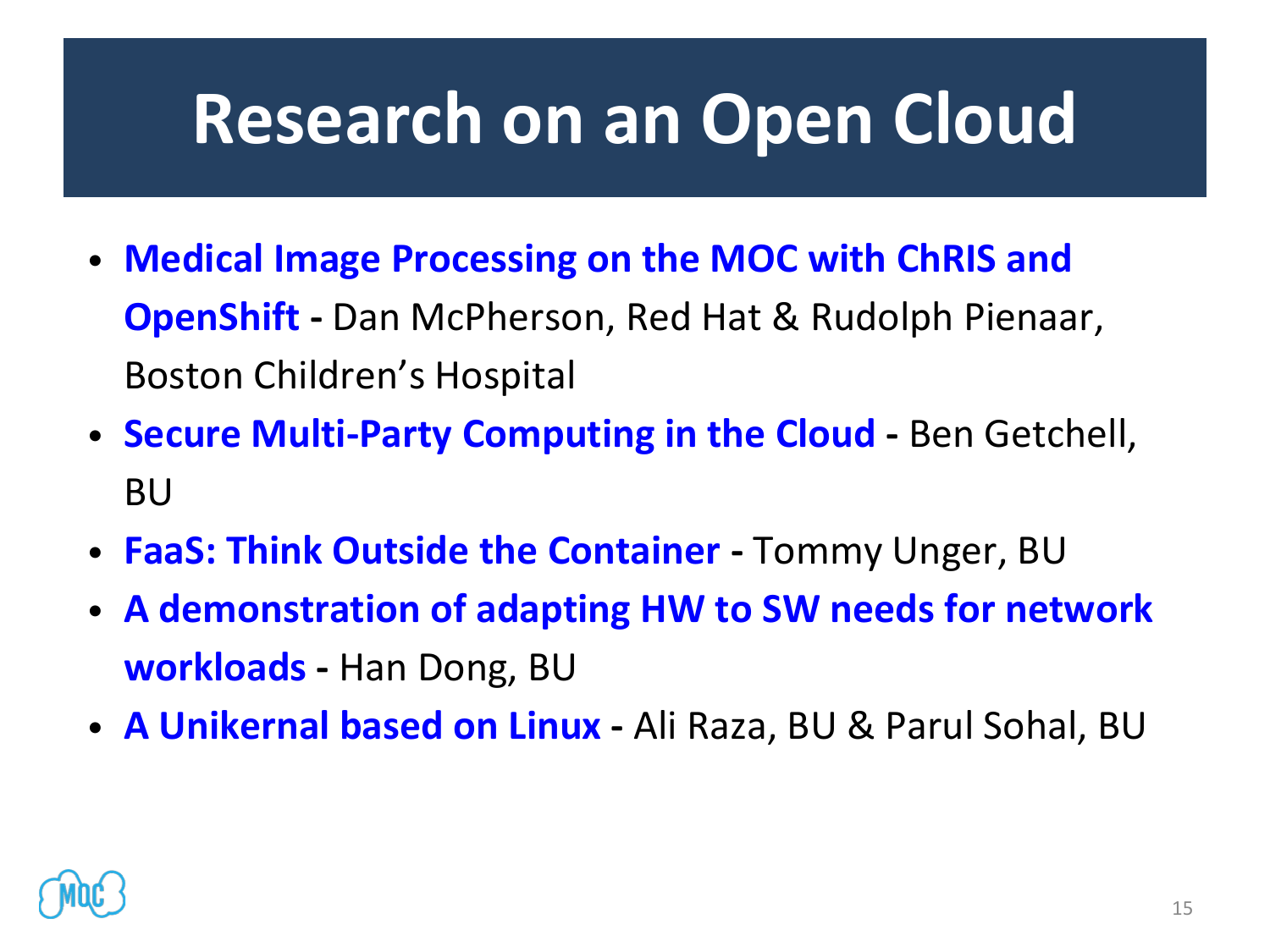## **Research on an Open Cloud**

- **[Medical Image Processing on the MOC with ChRIS and](https://massopen.cloud/wp-content/uploads/2018/10/McPherson-and-Pienaar-Abstract-and-Bio-2.pdf) OpenShift -** Dan McPherson, Red Hat & Rudolph Pienaar, Boston Children's Hospital
- **[Secure Multi-Party Computing in the Cloud](https://massopen.cloud/wp-content/uploads/2018/10/Getchell-Abstract-and-Bio.pdf) -** Ben Getchell, BU
- **[FaaS: Think Outside the Container](https://massopen.cloud/wp-content/uploads/2018/10/Unger-Abstract-and-Bio.pdf) -** Tommy Unger, BU
- **[A demonstration of adapting HW to SW needs for network](https://massopen.cloud/wp-content/uploads/2018/10/Dong-Abstract-and-Bio.pdf) workloads -** Han Dong, BU
- **[A Unikernal based on Linux](https://massopen.cloud/wp-content/uploads/2018/10/UKL__A_Unikernel_based_on_Linux.pdf) -** Ali Raza, BU & Parul Sohal, BU

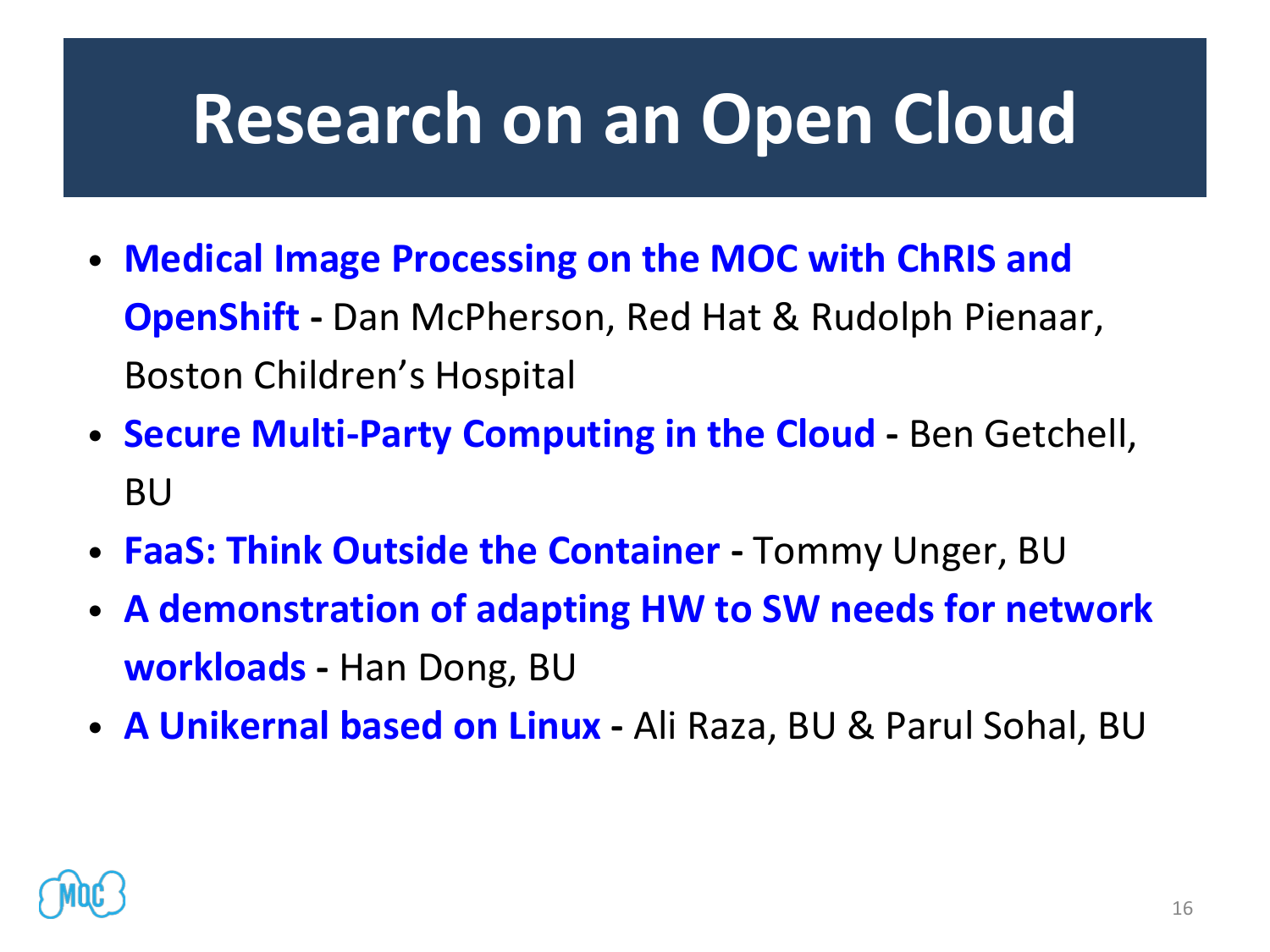#### Four Hours for Discussion

| <b>Time</b>     | <b>Session</b>                                                                                      |
|-----------------|-----------------------------------------------------------------------------------------------------|
|                 | 8:00 - 8:50 Overview<br><b>Keynote: Scaling Challenges at Two Sigma</b>                             |
|                 | 8:50 - 12:05 Micro-talks: What's Coming on the MOC<br><b>Micro-talks: Research in an Open Cloud</b> |
| $12:05 - 13:20$ | <b>Lunch &amp; Posters</b><br><b>Viewing of ChRIS Project Videos</b>                                |
| $13:20 - 15:40$ | <b>Micro-talks: Elastic Hardware and Security</b><br><b>Micro-Talks: Research on an Open Cloud</b>  |
| $16:10 - 17:30$ | <b>Roundtables &amp; Roundtable Report Outs</b>                                                     |
| $17:30 - 18:45$ | <b>Closing Remarks</b><br><b>Reception &amp; Posters</b>                                            |

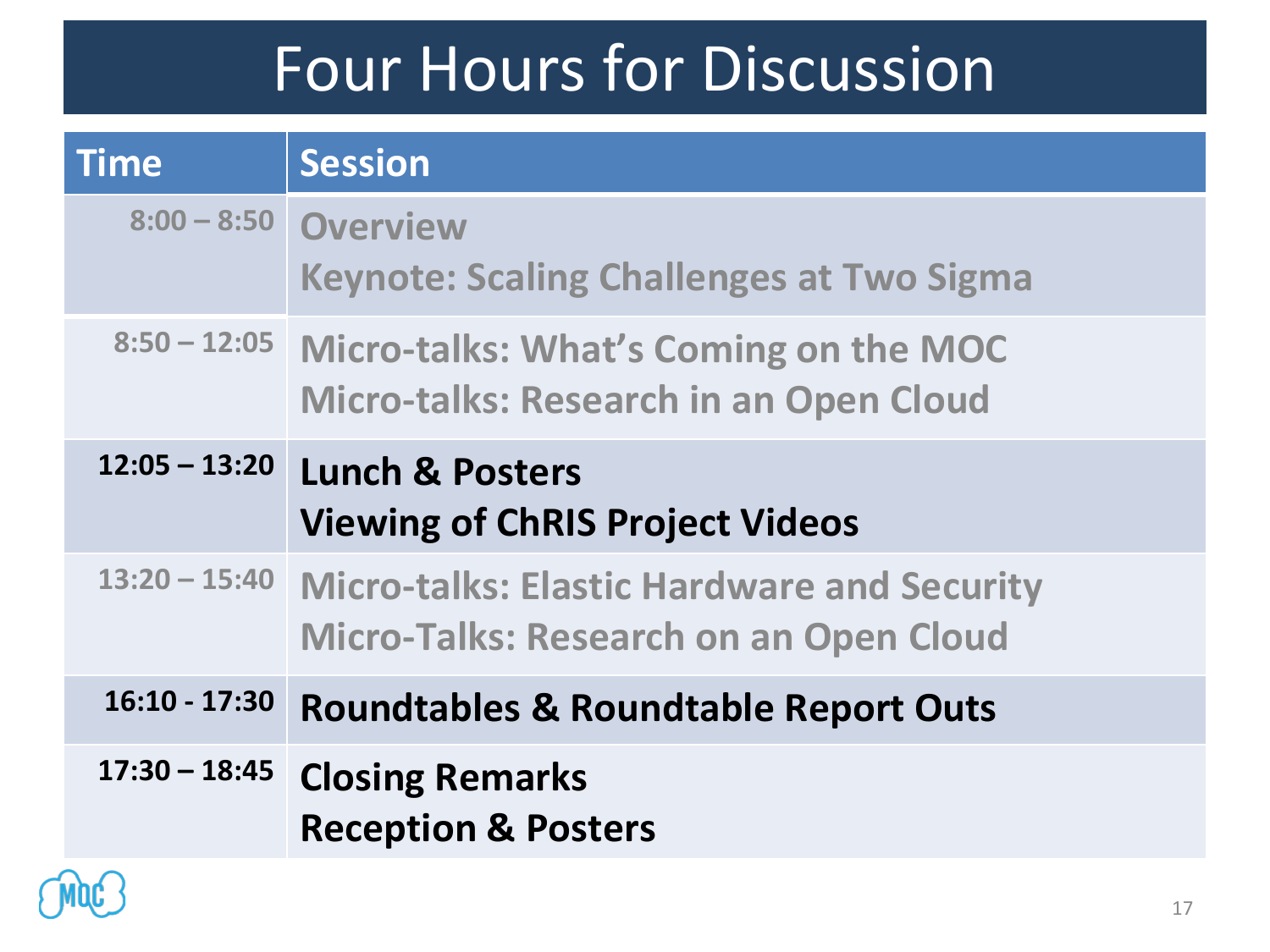## Roundtable Session – pick one

- [Future Research Opportunities in the MOC](https://massopen.cloud/wp-content/uploads/2018/10/Research-Roundtable-1.pdf) 
	- Facilitated by Ayse Coskun, BU; Raja Sambasivan, BU & Mayank Varia, BU
- [Data Science and the MOC](https://massopen.cloud/wp-content/uploads/2018/10/Data-Science-and-the-MOC-Roundtable-1.pdf)
	- Facilitated by Merce Crosas, Harvard University & Sherard Griffin, Red Hat
- [Looking towards the computing horizon: A Northeast](https://massopen.cloud/wp-content/uploads/2018/10/NECI-Roundtable-2.pdf)  Cyberinfrastructure Lab
	- Facilitated by John Goodhue, MGHPCC & Scott Yokel, Harvard University